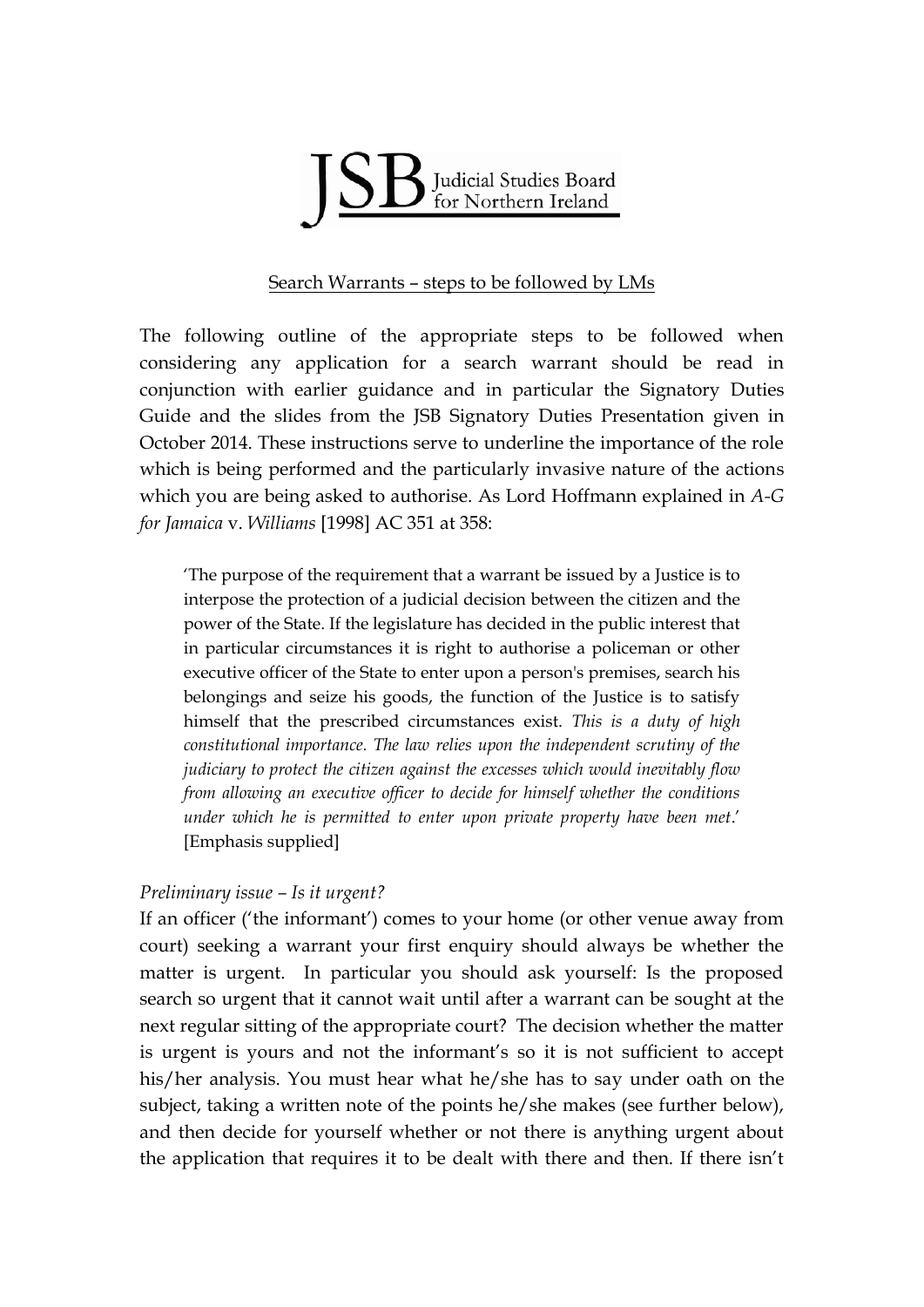the informant should be told to bring the application to the next available court.

## *Careful note-taking is indispensable*

It is essential that you make and retain an accurate written record of all the key aspects of the hearing. The Search Warrant Checklist should be completed on every occasion and the notes detailing all the evidence and submissions made in support of the application can be entered on the reverse of that document with blank continuation pages used, if required. These notes do not need to give a *verbatim* account but should accurately cover, at least in bullet point form, all relevant matters in the case including the evidential basis for the warrant and your reasons for deciding whether or not to grant it. At the hearing's conclusion you should invite the informant to read over your notes and have him/her agree and initial them as an accurate account of the hearing. Under the current procedures no copy papers are left with the judicial officer or the court office after a warrant has issued and no audio recording is made of the hearing. This makes it all the more essential that a reliable note of the hearing is retained by you.

## *Probing the evidential basis for the warrant*

For practically all search warrant applications you will need to be satisfied that there are: 'reasonable grounds/cause for believing/suspecting *etcetera*'. You should request a copy of the legislative provisions under which the application is made<sup>1</sup>, noting the statutory conditions in each case, and invite the informant to put the case for a warrant with specific reference to those provisions. While in many cases the prior approval of a police inspector or other senior officer is a necessary condition for seeking the warrant, that approval cannot ever constitute a sufficient basis for you to grant it. You must scrutinise carefully the case made in support of the application and probe the evidence sufficiently so as to be satisfied of the basis for granting a warrant. The burden is on the informant to make the case and if for any reason you feel that there isn't sufficient evidence to allow you to conclude that a warrant should issue – this may include where the informant chooses to withhold certain evidence from you – you should refuse the warrant.

1

<sup>&</sup>lt;sup>1</sup> The most frequently relied upon legislative provisions are available on the JudiciaryNI website. These are:

<sup>1.</sup> Articles 17 & 18 Police and Criminal Evidence (NI) Order 1989

<sup>2.</sup> Article 10 Police and Criminal Evidence (NI) Order 1989

<sup>3.</sup> Schedule 5 to the Terrorism Act 2000

<sup>4.</sup> Article 52 Firearms (NI) Order 2004

<sup>5.</sup> Section 23(3) Misuse of Drugs Act 1971

<sup>6.</sup> Section 25 Theft Act (NI) 1969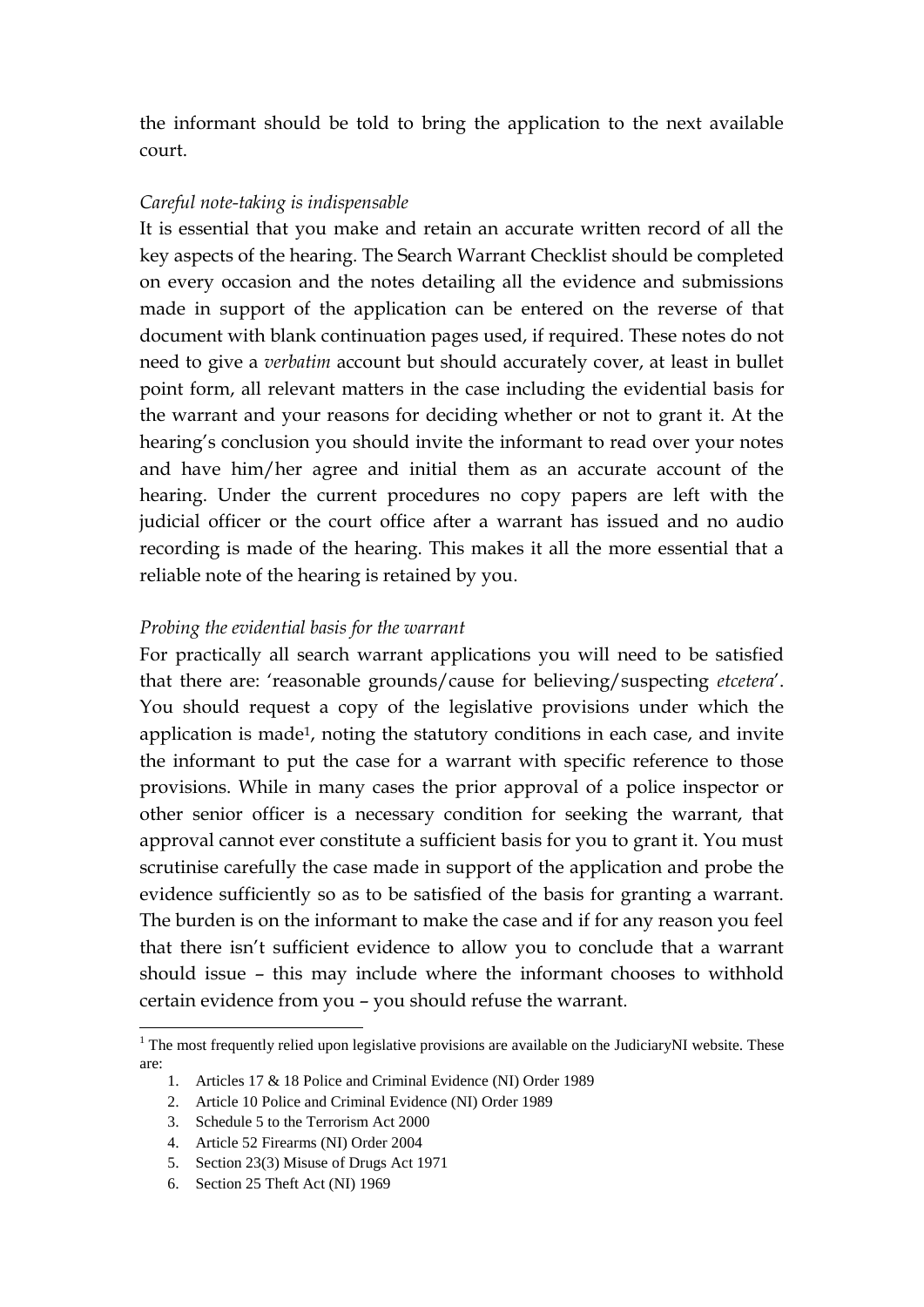#### *You must give reasons for your decision*

Recent case law from England & Wales based on equivalent legislation lays down that clear and coherent reasons must be given for your decision. This is because: (i) the person in respect of whose premises a warrant has issued is entitled to know why it was granted; (ii) the requirement to give reasons will ensure that a LM does, as he/she must, address each of the statutory requirements in turn before deciding to grant an application; and (iii) if the granting of a warrant is judicially reviewed before a Divisional Court those reasons will be of vital importance in enabling the court to know why the LM decided as he/she did.

### *The primary importance of fact finding*

The first stage in the judicial decision-making process is determining what the facts are. You will make your findings after carefully probing the written and oral evidence provided by the informant to ensure that you are satisfied that there is a sufficient basis for each stated fact. Since these are *ex parte* applications there is no one present from the other side to cross-examine the informant and test the evidence so there is an important onus on you not to take it at face value but to test it and satisfy yourself as to its accuracy and adequacy. When you have determined the relevant facts list them in your written notes as a record. If, having made your findings of fact, you do not believe that the evidential basis exists to satisfy one or more of the conditions of the statutory test in each case then you should refuse the warrant.

### *Exercising your judicial discretion*

In each case if you find that each of the conditions required by the relevant statute is met you still retain discretion whether or not to grant a search warrant. In each case the language used says that you *may* (rather than must) grant a search warrant. Among the questions you will wish to address is whether the issuing of a search warrant is a proportionate means of dealing with the situation. Can the investigating authority's objective be met by less onerous means? Further, does the measure have an excessive or disproportionate effect on the interests of affected persons? Is it necessary to invade the privacy of a family home? Can the warrant be executed when children have left for school? Again these are questions that you are entitled to raise with the informant. Any factors which influence the exercise of your discretion whether or not to issue a warrant should also be clearly recorded in your notes.